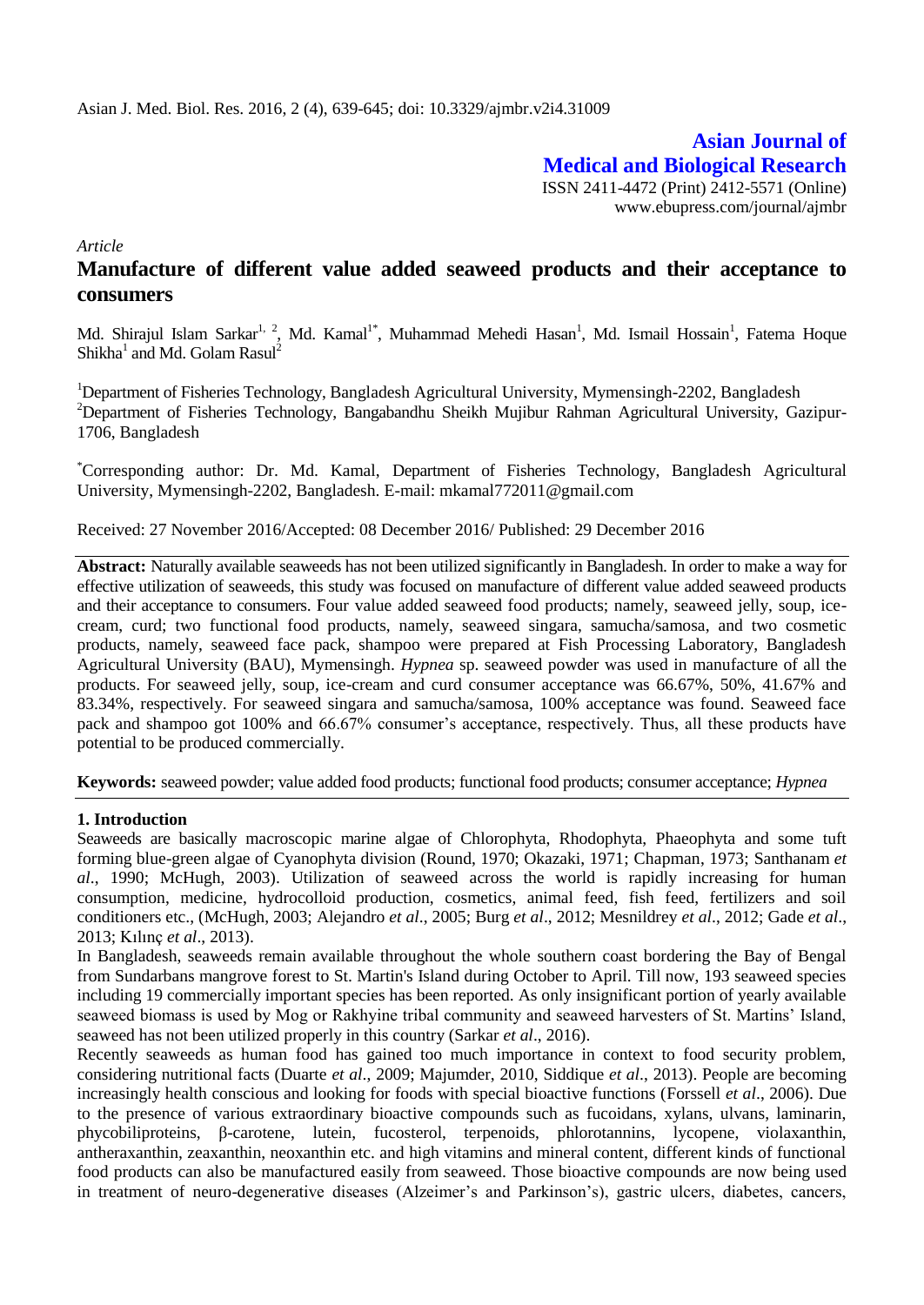chronic fatigue syndrome (CFS), cardio-vascular diseases, ophthalmological diseases etc. (Burtin, 2003). It has been observed in the western countries that to create an image of natural products, seaweeds are often used as ingredient on cosmetic packages, particularly in face, hand and body creams or lotions, face masks, shampoos, body gels, bath salts, and even a do-it-yourself body wrap kits. Such products have been holding consumer attention very strongly as proven that, such ingredients condition and hydrate the skin and hair while nourish, rejuvenate, detoxify, replenishes minerals and prevent aging (De Roeck Holtzhauer, 1991; McHugh, 2003).

In order to utilize unused seaweed resource properly, approach to manufacture value added seaweed foods, functional foods and cosmetic product was necessary as in context of Bangladesh, seaweed is almost unknown to mass population.

Considering these, this study was designed so to fulfill the following objectives:

- a) To prepare some value added food, functional food and cosmetic products from naturally occurring seaweeds in Bangladesh.
- b) To asses consumer acceptance for those products.

## **2. Materials and Methods**

## **2.1. Preparation of value added seaweed products**

Four value added food products, namely, seaweed jelly, soup, ice-cream, and curd; two functional food products, namely, seaweed singara, samucha/samosa, and two cosmetic products, namely, seaweed face pack, shampoo was prepared at Fish Processing Laboratory, Bangladesh Agricultural University (BAU), Mymensingh. *Hypnea* sp. Seaweed powder was used to manufacture all of those products.

## **2.2. Manufacture of seaweed jelly**

One tea spoon seaweed powder was added to 250 ml boiling water with some table salt. After mixing well, the supernatant was collected carefully. Such 3 cup of seaweed extract was then mixed with 1 cup of sweet orange juice and some sugar. The solution was finally kept at chilled condition for 3 hours. About 300g seaweed jelly was prepared in this way.

## **2.3. Manufacturing seaweed soup**

For hydration of dried seaweed powder, 1 tea spoon seaweed powder was soaked for 20 minutes in water at ambient temperature with some lemon juice. Then 800 ml water with some salt and vinegar was heated. Hydrated seaweed powder and hot water was mixed and seaweed extract was collected as previous. After addition of peeper and ghee to seaweed extract, heating was continued until foam aroused. Cooking pot was then taken out from stove. Two teaspoon corn flour was mixed with 1 cup of water and ½ cup of the solution was added slowly to cooking pot with gentle stirring. Again the cooking pot was heated on stove and rest of the corn flower was added with gentle stirring. Heating was continued until dense foam appeared on the liquid surface. About 1 L soup was prepared.

## **2.4. Seaweed ice-cream manufacturing process**

With ice-cream sugar and ice-cream powder, one cup seaweed extract as processed in seaweed soup preparation was added to 0.5 liter skimmed milk and heated for 5-6 minutes, blended until foam aroused and then kept in freezer. By this way About 1 L ice-cream was prepared.

## **2.5. Seaweed curd manufacturing process**

Half liter of whey butter milk with sugar was heated. 200ml seaweed extract with some orange pulp was added and mixed well. Then, for stabilization, the curd was kept at ambient temperature for 12hours and finally stored in refrigerator. Thus, about 0.75L curd was prepared.

## **2.6. Manufacturing seaweed singara and samucha/samosa**

Usual manufacturing procedure of singara and samucha/samosa was followed except addition of 1 tea spoon of seaweed powder to filling.

## **2.7. Seaweed face pack manufacturing procedure**

To prepare a onetime usable seaweed face pack, seaweed paste was made by addition of one teaspoon lukewarm water to one teaspoon dry seaweed powder. One teaspoon alovera gel and 1 teaspoon honey was added to the paste and stirred until well mixed. After addition of some water to that paste, about ½ teaspoon dried saffron crocus, sandalwood, fenugreek, linseed, stevia leaf, orange chaff, turmeric powder, rose petals, marigold petals and ginger powder was added and stirred until well mixed. At intense sunlight rather than under direct sunlight, the paste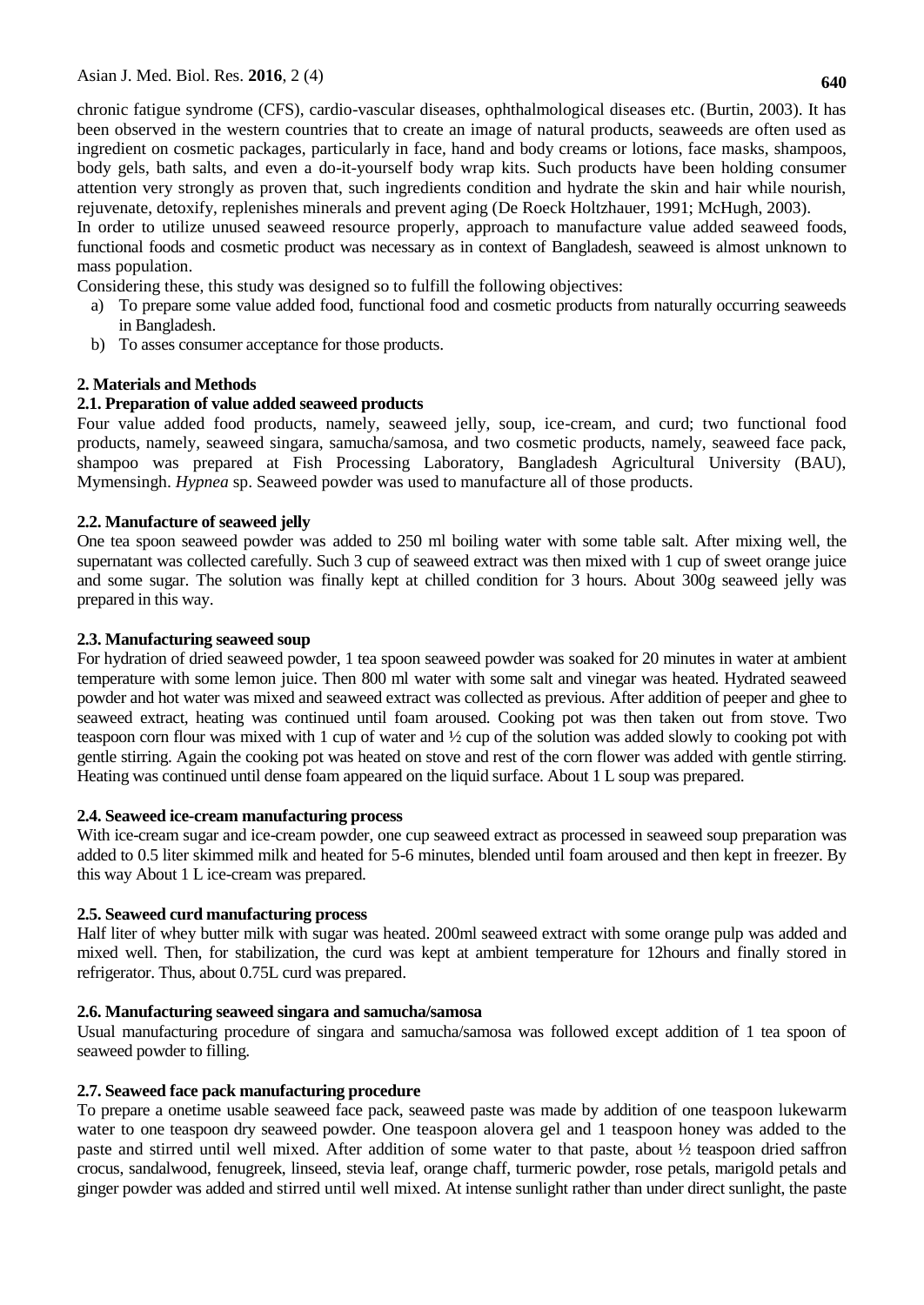was kept under shade for drying. One hour later when the paste became completely dried, then the cake was powdered in blender and packed in small plastic bags.

## **2.8. Seaweed shampoo**

To the seaweed extract at first one teaspoon honey and then 1 teaspoon Sorbitan esters (surfactant) was added followed by addition of 50 g castile soap. The whole mixture was blended at high speed until the mixture become smooth and kept aside for 30 minutes so that the ingredients could infuse together. About 300 ml shampoo was prepared and packed in plastic bottles.

## **2.9. Consumer's acceptance test for manufactured seaweed products**

A taste panel of three heterogeneous group including the professors of the Department of Fisheries Technology, BAU as high income consumers due to their vast experience; four students and four  $3<sup>rd</sup>$  class employee of the Faculty of Fisheries, BAU as mid and low income consumer, respectively, was set up for "Paired comparison" at Fish Processing Laboratory, BAU. Four seaweed food products, namely, seaweed soup, jelly, ice-cream, curd, and two functional food items, namely, seaweed singara and samucha were respectively presented to the panelists along with conventional soup, jelly, ice-cream, curd, singara and samucha which were collected from local market, BAU.

Natural light was used during panel testing. To avoid extraneous odour, windows and door was kept closed. For precisesensory assessmentthe door was also kept closed to eliminate any possible distraction.

To determine consumer's acceptability for seaweed cosmetic products by subjective sensory method, seaweed face pack and shampoo was given to randomly chosen three male and three female students of BAU and after 10 days their feedback was collected.

All the collected data were summarized, tabulated and analyzed by MS Excel 2013.

## **3. Results**

## **3.1. Value added seaweed products**

Four value added seaweed food (Figure 1), functional food (Figure 2) and 2 cosmetic products (Figure 3) were prepared in this study.

## **3.2. Consumer's acceptance for manufactured seaweed products**

Among 12 panelists, seaweed jelly, soup, ice-cream and curd was considered as better than conventional products by8, 6, 5 and 10 panelists, respectively (Figure 4). No difference between seaweed singara, samucha/samosa and conventional singara, samucha/samosa was claimed by any panelist. So, 100% consumer acceptance was found in this case. In consumer's acceptance test for seaweed cosmetic products, seaweed face pack and shampoo was considered better than conventional products by 6 and 4 panelist, respectively (Figure 5).





Seaweed ice-cream Seaweed curd



Seaweed jelly Seaweed soup



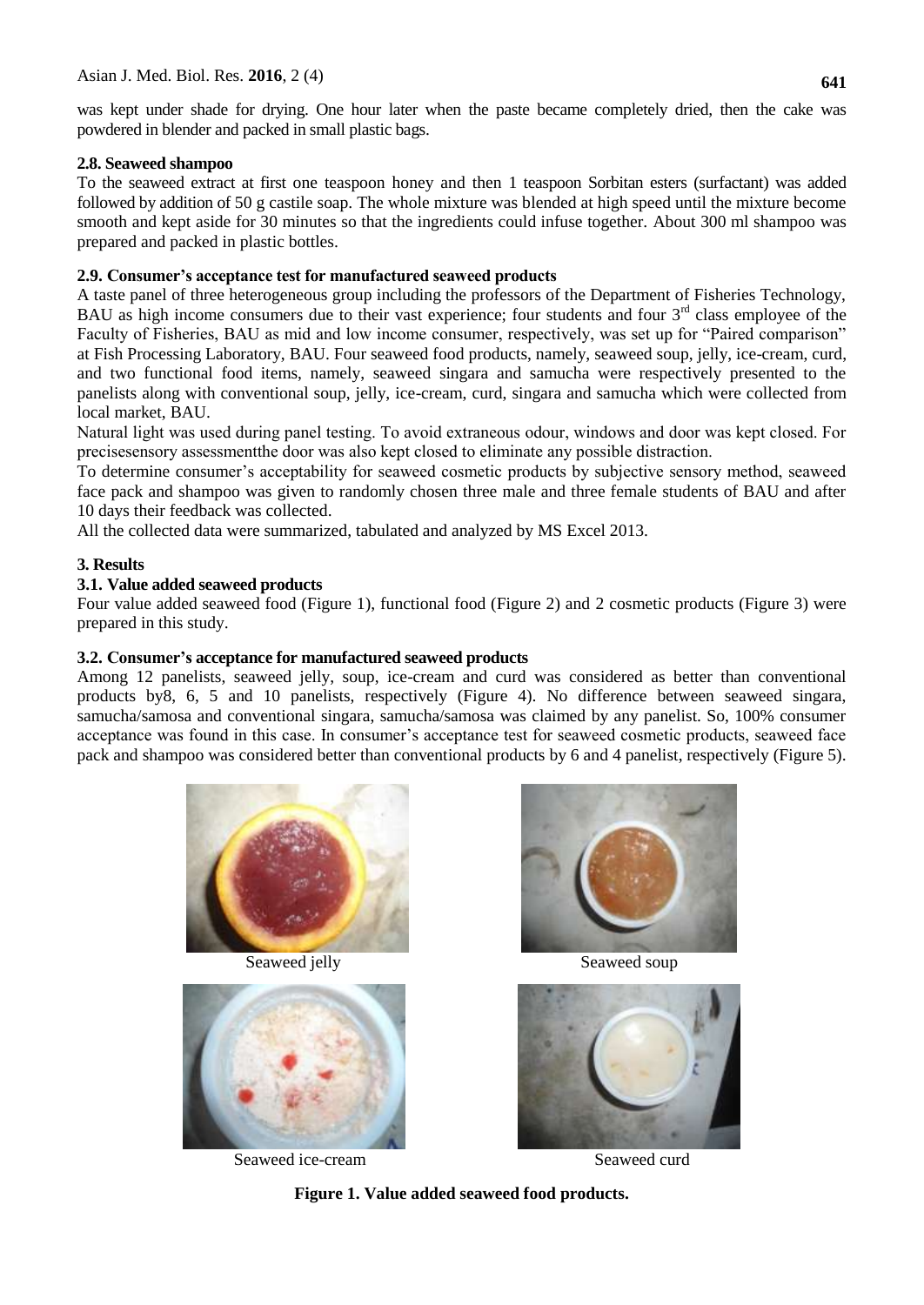



Seaweed singara Seaweed samucha/samosa

## **Figure 2. Seaweed functional food products.**





Seaweed face pack



Seaweed shampoo

**Figure 3. Seaweed cosmetic products.**



**Figure 4. Consumer acceptance for value added seaweed food products.**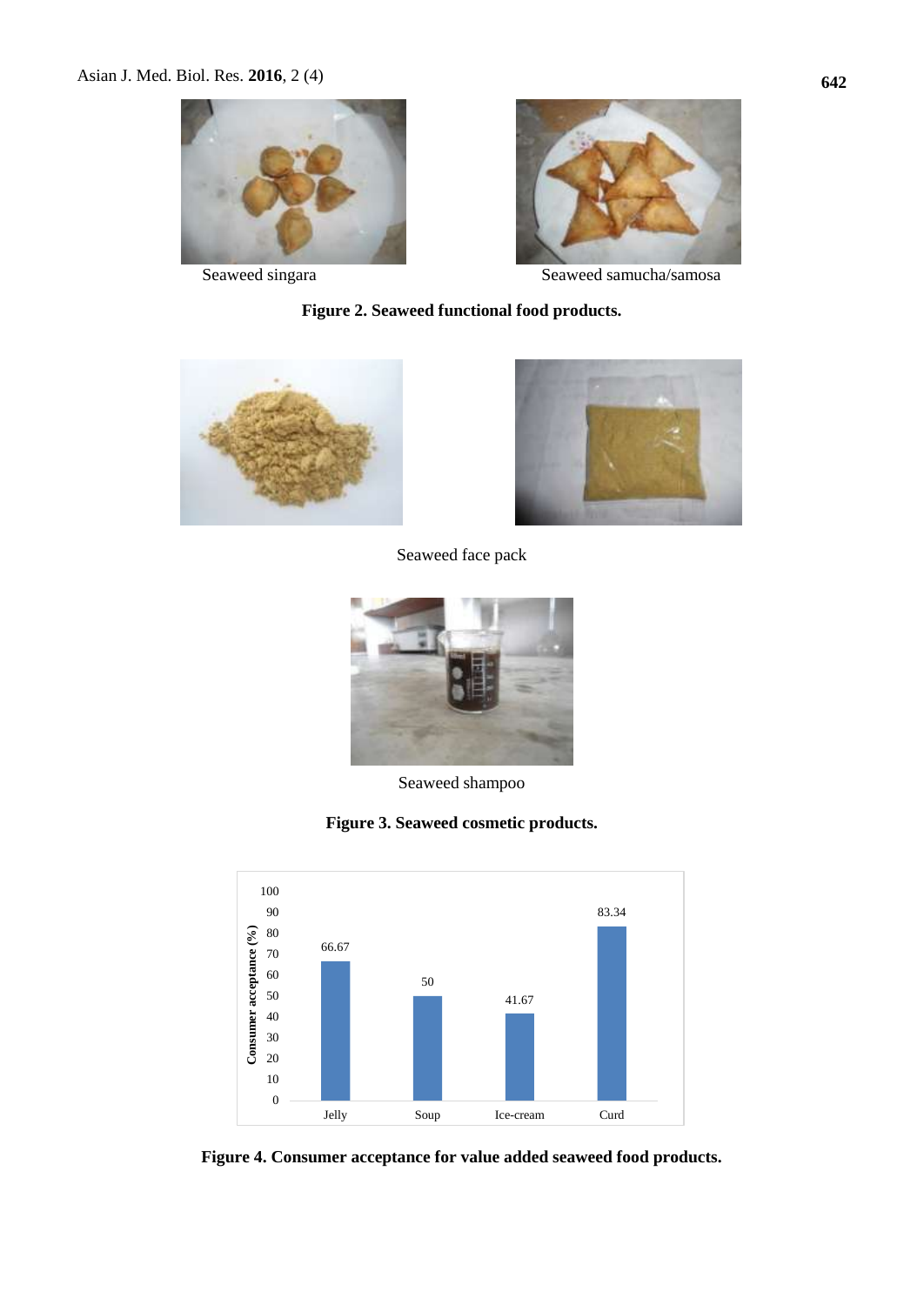

**Figure 5. Consumer acceptance for seaweed cosmetics products.**

#### **4. Discussion**

#### **4.1. Value added seaweed products**

May be due to osmosis or other physiological functions, seaweed naturally contain significant amount of silica sand  $(SiO<sub>2</sub>)$  within its body. Thus, seaweed powder also contains sand. In all the cases of seaweed extract preparation for different product processing, such sand was removed first by precipitation of sand with action of salt (NaCl) and lemon juice, vinegar (citric acid). It has been reported that, salt with sand form a sodium complex; SiO-Na<sup>+</sup>whereas citric acid as a monohydrate organic acid form silicon oxide-adsorbed water-acid compound and such compounds were responsible for precipitation of sand (Dove and Elston, 1992; Vorsina *et al*., 2011).

Agar, alginate and carrageenan extracted from seaweeds are extensively used as stabilizer in food processing industry (Gade *et al*., 2013; Kılınç *et al*., 2013). 40.46% agar was reported to be extracted from *Hypnea* spp (Majumder, 2010).It can be assumed that, during processing of seaweed food products when seaweed powder was boiled with hot water; agar, alginate and carrageenan was dissolved to that water and for these gel and viscosity forming agents, seaweed food products such as jelly, soup, ice-cream and curd became stabilized.

Functional food is a [food](https://en.wikipedia.org/wiki/Food) given an additional [function](https://en.wiktionary.org/wiki/function) (often one related to health-promotion or disease prevention) by adding new ingredients or more of existing ingredients (Menrad, 2001; Siró *et al*., 2008). In seaweed singara and samucha/samosa; a new ingredient, seaweed powder having different bioactive compounds was added, so, such singara and samucha/samosa can be considered as functional food product although their functionality on human body have to be investigated.

The marine environment is many folds richer in its biodiversity, thereby making marine organisms and their metabolites unique (Paul C and Pohnert, 2011). Due to presence of unique compounds like phlorotannins, sulfated polysaccharides, tyrosinase inhibitors, alginic acid etc., seaweed soap, lotion, face cream, bath salt, skin moisturizer along with seaweed face pack and shampoo are produced (McHugh, 2003 ; Thomas and Kim, 2013).

#### **4.2. Consumer's acceptance for manufactured seaweed products**

Sensory judgements are sometimes influenced by external factors.The color of a product might appear different under different types of lighting (Connell, 1980).So that, it is universally recognized that environmental factors need to be controlled during sensory testing of food (Clucas and Ward, 1996).

Considering these, result of consumer's acceptance for different value added food products can be accepted. It is notable here that seaweed powder is tasteless, odorless, so, logically no difference between seaweed singara, samucha/samosa with conventional singara, samucha/samosa was found. Along with seaweed, different organic compounds having medicinal value were used in seaweed face pack, so, 100% consumer acceptance for this product may be found. On the other way, like commercial shampoo, no flavor compounds were used in seaweed shampoo. Maybe, that's why 2 of the 6 judges denied acknowledging the seaweed shampoo as better than conventional one.

## **5. Conclusions**

Although seaweed is not familiar in Bangladesh but consumers acceptance for different value added seaweed products has showed potential for industrial production. Except *Hypnea* other seaweed species should also be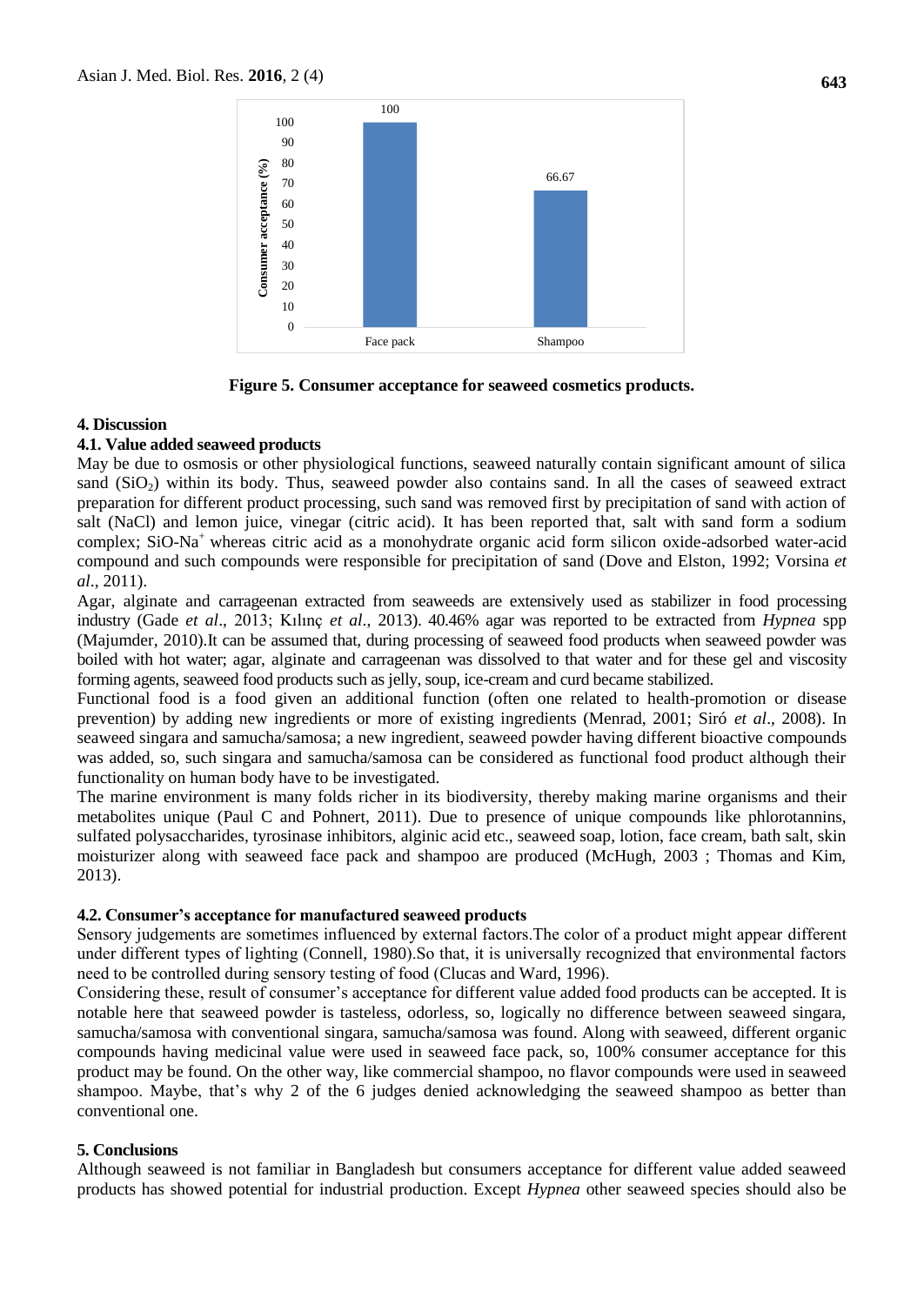**644**

used to manufacture different products. In hotels and restaurants of Cox's Bazar and St. Martin's Island, if such products are presented with Bangladeshi trend and culture, the products may draw tourist attention. Beside, as the processing technique of these products are easy and just daily life utensils are required, so, the technology should be transferred to coastal poor fisher folk or other potential marketing places of Bangladesh through Govt. agencies, NGOs or by collaborative approaches of both. Natural seaweed stock sustainability must not be overlooked. Further research on quality aspects of these products such as proximate composition analysis and shelf life determination is required.

#### **Acknowledgement**

We would like to show our gratitude to Jahanara Islam (Women Entrepreneur, Cox's Bazar) to permit us to adopt her methods in manufacture of all the value added seaweed products.

## **Conflict of interest**

None to declare.

## **References**

- Alejandro HB, MC Hernàndez-Gonzàlez, C Astudillo, LDL Fuente, A Gutierrez and G Aroca, 2005. Seaweed cultivation, product development and integrated aquaculture studies in Chile. World Aquaculture, 36: 51-53.
- Burg Svd, M Stuiver, F Veenstra, P Bikker, AL Contreras, A Palstra, J Broeza, H Jansen, R Jak, A Gerritsen, P Harmsen, J Kals, A Blanco, W Brandenburg, M v Krimpen, A-P v Duijn, W Mulder and L v Raamsdonk, 2012. A Triple P review of the feasibility of sustainable offshore seaweed production in the North Sea (LEI Report 13-077). Wageningen, Wageningen University and Research Centre. p. 104.
- Burtin P, 2003. Nutritional Value of Seaweeds. Electronic Journal of Environmental, Agricultural and Food Chemistry, 2: 498-503.
- Chapman JV, 1973.Seaweeds and their uses. Methuer and Co. Ltd., India.pp. 299.
- Clucas IJ and AR Ward, 1996. Post-harvest Fisheries Development: A Guide to Handling, Preservation, Processing and Quality. Chatham Maritime, Kent Me4 4TB, United Kingdom. pp. 443.
- Connell JJ, 1980. Control of Fish Quality (2<sup>nd</sup> edition). Fishing News (Books) Ltd, Surrey, England. pp. 222.
- De Roeck-Holtzhauer Y, 1991. Uses of seaweeds in cosmetics. In: Seaweed Resources in Europe: Uses and Potential (Guiry MD and G Blunden. Eds.). Chichester: John Wiley & Sons. pp. 83-94
- Dove PM and SF Elston, 1992. Dissolution kinetics of quartz in sodium chloride solutions: Analysis of existing data and a rate model for 25°C. Geochimica et Cosmochimica Acta, [56:](http://www.sciencedirect.com/science/journal/00167037/56/12) 4147-4156.
- Duarte MD, M Holmer, Y Olsen, D Soto, N Marbá, J Guiu, K Black and I Karakassis, 2009. Will the Oceans Help Feed Humanity? Bioscience, 59: 967-976.
- Forssell P, P Myllärinen, P Hakala and K Poutanen, 2006. Potential Use of Carbohydrates as Stabilizers and Delivery Vehicles of Bioactive Substances in Foods. In: Functional Food Carbohydrates (Biliaderis CG and MS Izydorczyk. Eds.). CRC Press, Florida, USA. pp. 511-525
- Gade R, MS Tulasi and VA Bhai, 2013. Seaweeds: A Novel Biomaterial. International Journal of Pharmacy and Pharmaceutical Sciences, 5: 40-44.
- Kılınç B, S Cirik, G Turan, H Tekogul and E Koru, 2013.Seaweeds for Food and Industrial Applications. In: Food Industry (Muzzalupo I. Ed.).InTech [\(www.intechopen.com\)](http://www.intechopen.com/).
- Majumder S, 2010. Development of value added products from seaweed available in the Bay of Bengal, Bangladesh coast. MS thesis. Department of Fisheries Technology. Bangladesh Agricultural University, Mymensingh, Bangladesh.
- McHugh DJ, 2003. A Guide to Seaweed Industry. FAO, Rome, Italy. pp.105.
- Menrad K, 2001. Market and marketing of functional food in Europe. Journal of Food Engineering, 56: 181– 188.
- Mesnildrey L, J Céline, F Katia, R Mélanie and L Marie, 2012. Seaweed industry in France. Report. Interreg program NETALGAE. Les publications du Pôlehalieutique AGROCAMPUS OUEST n°9. pp. 34.
- Okazaki A, 1971. Seaweeds and Their Uses in Japan. Tokai University Press, Japan. pp. 170.
- Paul C and G. Pohnert, 2011. Production and role of volatile halogenated compounds from marine algae. Natural Product Reports, 28: 186–195.
- Round FE, 1970. The Biology of the Algae. Edward Arnold (Publisher) Ltd., UK. pp. 269.
- Santhanam R, N Ramanthan and G Jegatheesan, 1990. Coastal Aquaculture in India. CBS Publishers and Distributors, India. pp. 180.